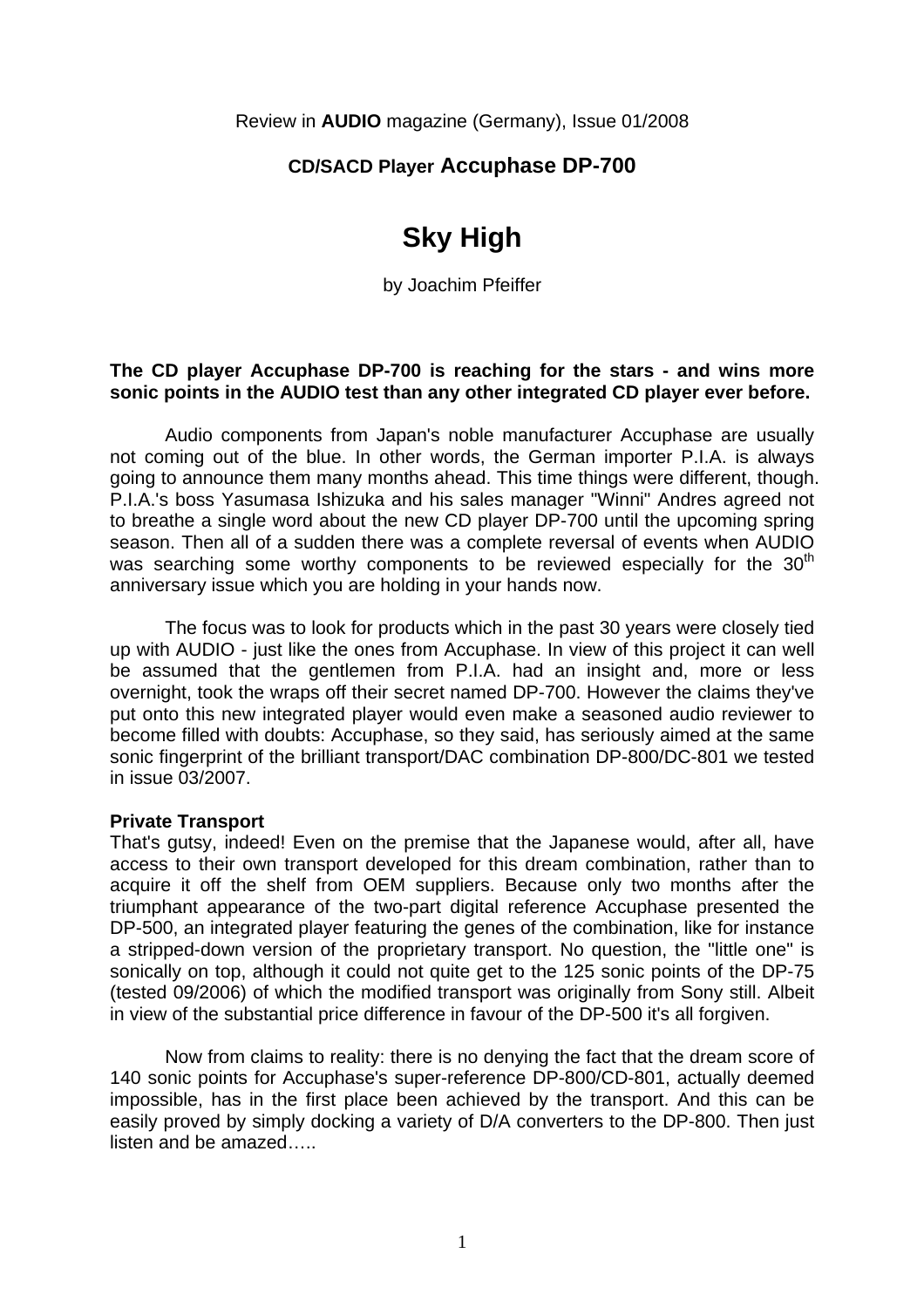# **Music is Flowing**

As soon as the Accuphase transport was calling the tune, the subordinate external DACs could really shine and show what they are made of. With the DP-800 as source the flow of the music was simply more beguiling. In all fairness, though, we must say that the symbiosis of perfect timing and the tonally correct, breathing - and thus breathtaking - rendition could be completely experienced only in combination with the DC-801!

 The same transport is at work in the DP-700. Some bits and pieces not stripped down or axed? No way! A further glance at the circuitry design and components used for making this player is leading us to a clear conclusion: it deems that the engineers at Accuphase have principally taken all ingredients of the big combination and put them into one pretty cabinet.

 Aficionados of SACD will be enjoyed to read that DSD-signals also are optimally processed in the DP-700. They are first routed through an upsampler which is then going to pass them on to eight D/A converters per channel, with a minute time delay each. This exceedingly sophisticated circuitry is simulating a digital low-pass filter, which, by the way, is an obligatory component in every SACD player. However no other manufacturer is building that filter as elaborate as Accuphase.

# **No Compromises**

It's true that PCM-signals from CD are processed by the DP-700 without that luxurious detour, but nevertheless with the same consequence. The sum of all components is eventually determining the quality: just have a look at those accurate circuit boards holding the D/A converters. They are equipped with the finest parts and made of Teflon in order to ensure the lowest possible dielectric constant. The good performance can also be owed to the robust mechanism of the components, which have been tuned to the most efficient low-resonance behaviour from head to toes. Well, the latter are made of cast iron with a high content of carbon - a material which is said to provide excellent damping properties.

 It is usually a rather time-consuming business to audition and evaluate CD players in the AUDIO listening room. In particular when candidates from the upper class (also price-wise) are to compete with each other. The triumphal procession of the DP-700 however came all of a sudden and rather surprisingly.

 The listening panel was gathering there for a completely different reason, because the evaluation of the Klipsch Palladium (see review page 170) had more or less divided the jury into two camps. Some colleagues regarded this speaker to be sonically at the same level as the magnificent KEF 207/2 while others considered it not quite on par. The testing continued by listening to the entire stock of *Pure-Music* CDs (Nr. 1 to 5) in order to get to a final verdict. At this time the DP-78 was still used for playing back these disks. Lothar Brandt and yours truly could not agree with Bernhard Rietschel to have the Klipsch scoring 103 sonic points, while Malte Ruhnke was torn between KEF and Klipsch. For the time being, we just didn't come to a friendly agreement.

 Perhaps changing the source component could lead to more clarity, said one of my colleagues and switched from DP-78 to DP-700. Exactly this happened although in a different way than we expected. Klipsch and KEF were still in a neckand-neck race, yet sonically the DP-700 left the DP-78 behind with an almost shameless sovereignty. It goes without saying that the sonic differences between